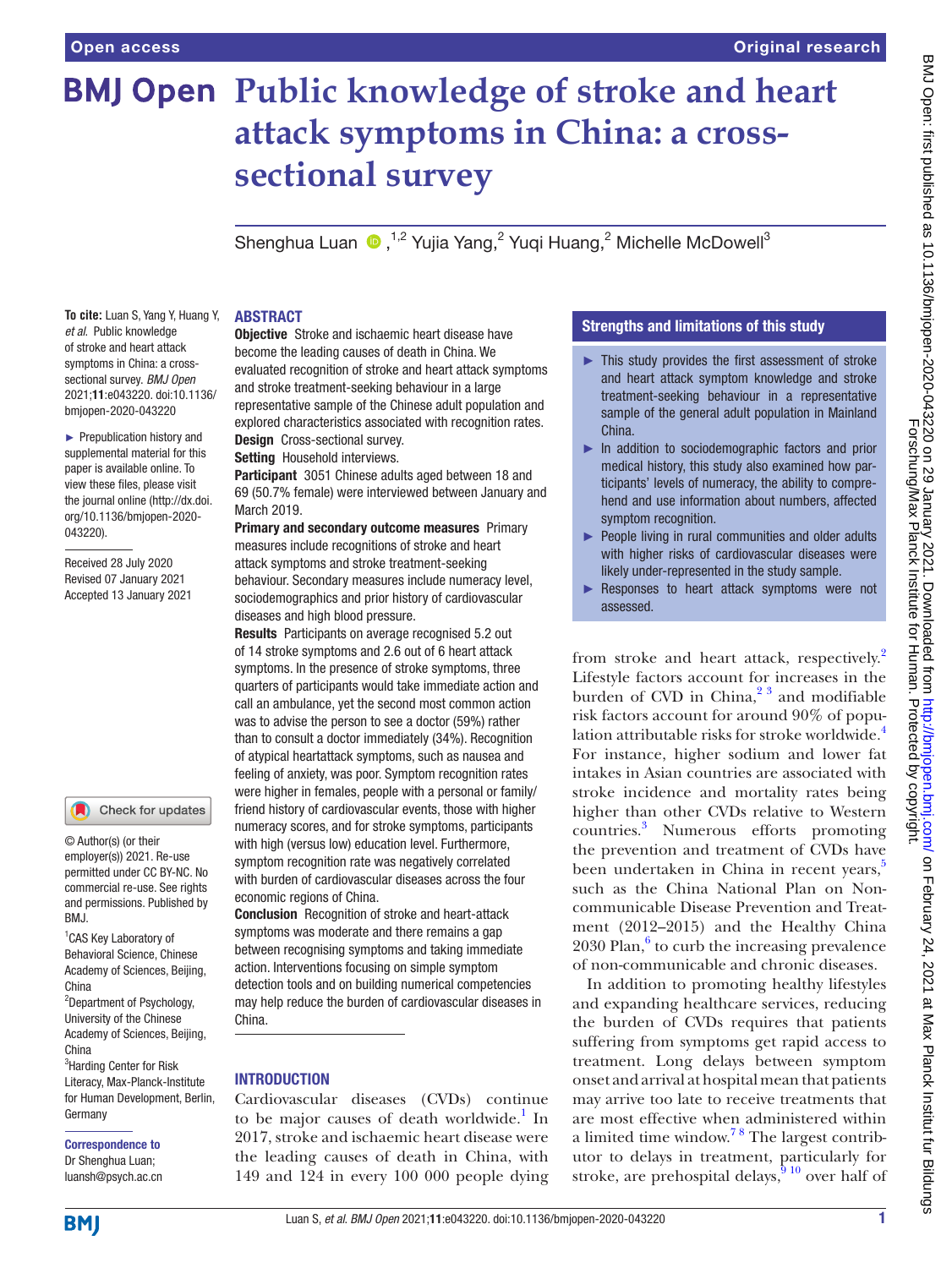which are caused by hesitation to call medical services.<sup>[11](#page-7-8)</sup> Symptom recognition is an important precursor to treatment-seeking behaviour, and a mismatch between expected and experienced symptoms, or not perceiving symptoms as severe, contributes to delays.<sup>10</sup> However, in China, less than a quarter of acute stroke patients could recognise relevant warning signs of stroke at discharge from hospital, $12$  and people at higher risk of stroke do not recognise more stroke symptoms—neither do they have higher tendency to call emergence medical services than those with lower risks.<sup>13</sup>

A recent review on recall of stroke warning signs found that while many people could name at least one warning sign for stroke, the percentage of people who could name more than one was low.<sup>14</sup> When asked about symptom recognition rather than recall, participants from a representative sample of nine European countries could on average recognise only 3.3 out of 14 stroke symptoms, and no symptoms were recognised by more than 50% of the sample.<sup>15</sup> Older and more educated participants tended to recognise more symptoms, and women recognised more symptoms than men. This lack of symptom recognition affected treatment-seeking behaviour: only 51% of participants indicated that they would call an ambulance if someone was suffering from multiple stroke symptoms.

With respect to heart attack symptoms, participants from the same European study recognised only 2.3 out of 6 possible symptoms on average, and older adults, females and more educated participants recognised more symptoms.<sup>15</sup> A study of older Hong Kong residents found that more than 50% identified chest pain, shortness of breath, and dizziness as symptoms, and one-third recognised at least five of nine heart attack symptoms.<sup>[8](#page-7-14)</sup> Moreover, a survey of Beijing and Shanghai residents<sup>16</sup> found that 15%–18% could not name even one heart attack symptom and the identification rates for other symptoms were lower than those reported in other studies,  $8^{15}$ possibly because participants were asked to recall rather than recognise symptoms.

Gauging public knowledge of stroke and heart attack symptoms can inform health organisations about potential knowledge gaps and identify areas to target for improvement. We examine sociodemographic characteristics associated with stroke and heart attack recognition in China, as found in other countries. $8^{14-16}$  Importantly, we control for province-level disability-adjusted life years (DALYs) for stroke and ischaemic heart disease to account for differences in disease burden across China (eg, DALYs tend to be higher in provinces with lower economic performance). $2^{\degree}$  We also examine the relationship between symptom recognition and numeracy, the ability to comprehend and use information about numbers.<sup>1718</sup> Health materials frequently include numerical information. In our own overview of stroke and heart attack information materials provided by government and health organisations in China, approximately 70% incorporated numerical information (see [online supplemental](https://dx.doi.org/10.1136/bmjopen-2020-043220) [table S1](https://dx.doi.org/10.1136/bmjopen-2020-043220)). Numeracy skills are considered an important

component of health literacy, affecting people's ability to understand health information, and higher numeracy skills are associated with more informed decisions and improved health outcomes. $17 \frac{19}{19}$  Therefore, we explore whether numeracy skills can account for differences in stroke and heart attack symptom recognition rates beyond sociodemographic factors.

# **METHOD**

#### Household survey

The data were collected as part of the China Health Risk and Knowledge survey conducted between January and March 2019. The survey was a structured household survey of a representative sample of 3051 Chinese adults aged between 18 and 69. The sample is based on a probability sample of households from four major economic regions of Mainland China: Northeastern, Eastern, Central and Western (online supplemental figure  $S1$ ).<sup>20</sup> The sample size for each region was determined according to the proportion of its population in Mainland China. Oversampling of the Northeastern region was undertaken to reduce sampling errors caused by its relatively small population size. The planned (vs actual) sample sizes for each economic region were 400 (406) for Northeastern, 1150 (1167) Eastern, 740 (749) Central and 710 (729) Western, respectively.

Within each region, three levels of cities were selected as the sampling frame: prefecture, county and town. Different numbers of cities were selected at each level, so that the sample size at each level would match its proportion in the total population of that region ([online](https://dx.doi.org/10.1136/bmjopen-2020-043220)  [supplemental table S2](https://dx.doi.org/10.1136/bmjopen-2020-043220)) reports cities and sample sizes and [\(online supplemental figure S2](https://dx.doi.org/10.1136/bmjopen-2020-043220)) shows a heatmap of the relative sample sizes for sampled cities). Residential blocks were selected based on population density and representativeness. Interviewers started at a random location within each block and chose a household close to a main road. After refusal or successful data collection, interviewers used the right-hand rule to select a household that was at least five residential units away from the previous one. One individual per household was interviewed. Interviewers sampled until the age-sex quota for the city was met. The proportion of each sex, age and education stratum in the final sample relative to the population of Mainland China are shown in [online](https://dx.doi.org/10.1136/bmjopen-2020-043220)  [supplemental tables 3,4](https://dx.doi.org/10.1136/bmjopen-2020-043220)). Strengthening the Reporting of Observational Studies in Epidemiology guideline was used for reporting of cross-sectional studies.<sup>2</sup>

# Study procedure and measures

Interviews were conducted face to face with questions read from a portable tablet that also recorded participant responses. A full interview was conducted when participants agreed to participate, were aged between 18 and 69, had lived in their residential city for more than 1 year, and had not taken part in any survey study in the past 6 months. Participants were informed about the purpose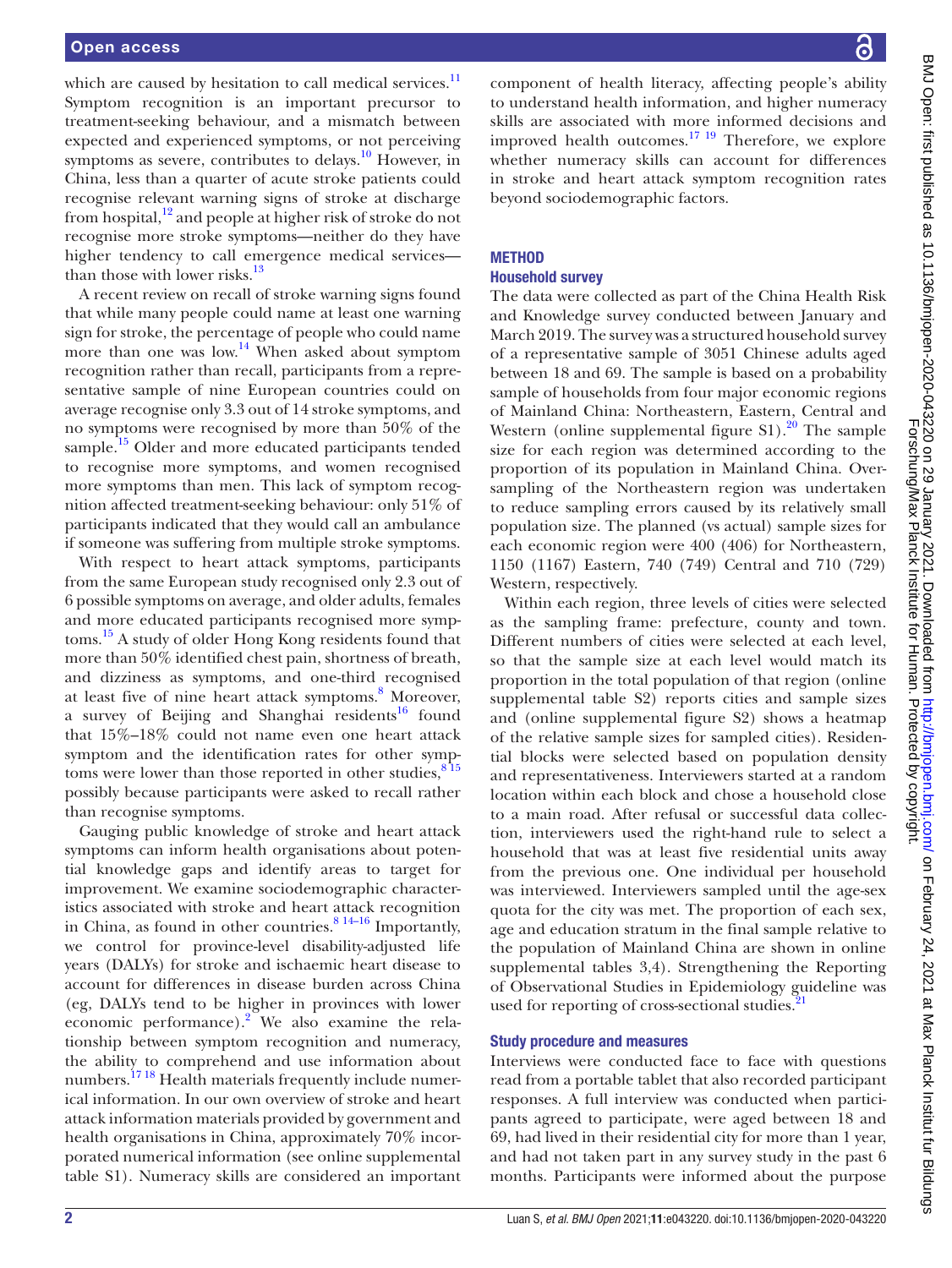

<span id="page-2-0"></span>Figure 1 Percentage of participants who recognised each symptom for stroke and heart attack. Weighted percentages. Error bars represent SEs. Grey bars refer to symptoms that are not associated with stroke or heart attack.

of the survey and told they could stop at any time without negative consequences.

Participants provided sociodemographic information, including age, sex, education, prior history of heart attack or stroke—personal and in family members and friends and whether they had been told by their doctor that they had high blood pressure, and answered items assessing numeracy, stroke and heart attack symptom knowledge and stroke actions. Numeracy was measured with the three-item Schwartz numeracy test,<sup>18</sup> which was translated into Chinese with minor changes made for cultural relevance. Items of symptom knowledge and stroke actions were taken from Mata *et al*<sup>[15](#page-7-13)</sup> and translated into Chinese. Two Chinese cardiology doctors were consulted to ensure that translations were correct and conformed to terms typically used in Chinese medical settings.

For stroke, the items include 14 symptoms medically associated with stroke and one that was not (earache); and for heart attack, there were six medically associated symptoms and one that was not (headache; see [figure](#page-2-0) 1 for the lists of symptoms). Participants were asked to check all symptoms that they thought were valid signs of stroke and heart attack, respectively. For stroke actions, participants were asked what they would do if they saw a person suffering from impaired vision, speech problems, numbness or one-sided debility, all of which are symptoms of stroke. Participants were provided with five possible actions and could choose any number of them (see [figure](#page-3-0) 2 for the list of actions).

All the survey questions and data related to the analyses and results reported in this study are available and can be accessed at [https://osf.io/vfm8j.](https://osf.io/vfm8j/) Data related to other survey questions will be analysed and reported elsewhere.

#### Patient and public involvement

This research was done without patient involvement. Patients were not invited to comment on the study design, nor contribute to the writing or editing of the paper.

Cardiology doctors who had no financial or other interests in study outcomes were consulted on survey design and dissemination plan.

#### Analysis

Data on heart attack and stroke symptom knowledge, stroke actions and numeracy are described in terms of weighted percentages or averages for the sample. Poststratification weights based on age group and sex for each economic region were applied using data from the Chinese National Bureau of Statistics. Weights were calculated with an iterative proportional fitting (raking) procedure.

A linear mixed-effects model treating province as a random effect was used to identify characteristics associated with knowledge of stroke and heart attack symptoms (ie, age, sex, education, history of CVD and high blood pressure, and numeracy) and province-level DALYs (see the statistics in [online supplemental table S5\)](https://dx.doi.org/10.1136/bmjopen-2020-043220) were included as fixed effects. Analyses were conducted using R (V.3.5.2) [\(online supplemental table S6](https://dx.doi.org/10.1136/bmjopen-2020-043220)) shows correlations among main study variables.

# **RESULTS**

# Sample

Sociodemographics of the study sample can be found in [online supplemental table S7](https://dx.doi.org/10.1136/bmjopen-2020-043220) for weighted and unweighted results. Around 11% of the sample reported that their doctor had told them that they had high blood pressure, 7.2% indicated having a personal history of heart attack, stroke or other CVDs, and 52.5% reported knowing a family member or friend who had suffered from such diseases. The average number of numeracy items answered correctly was 1.39 (SE=0.02; 95% CI 1.35 to 1.42), with 43.9% of participants answering at least two of the three items correctly.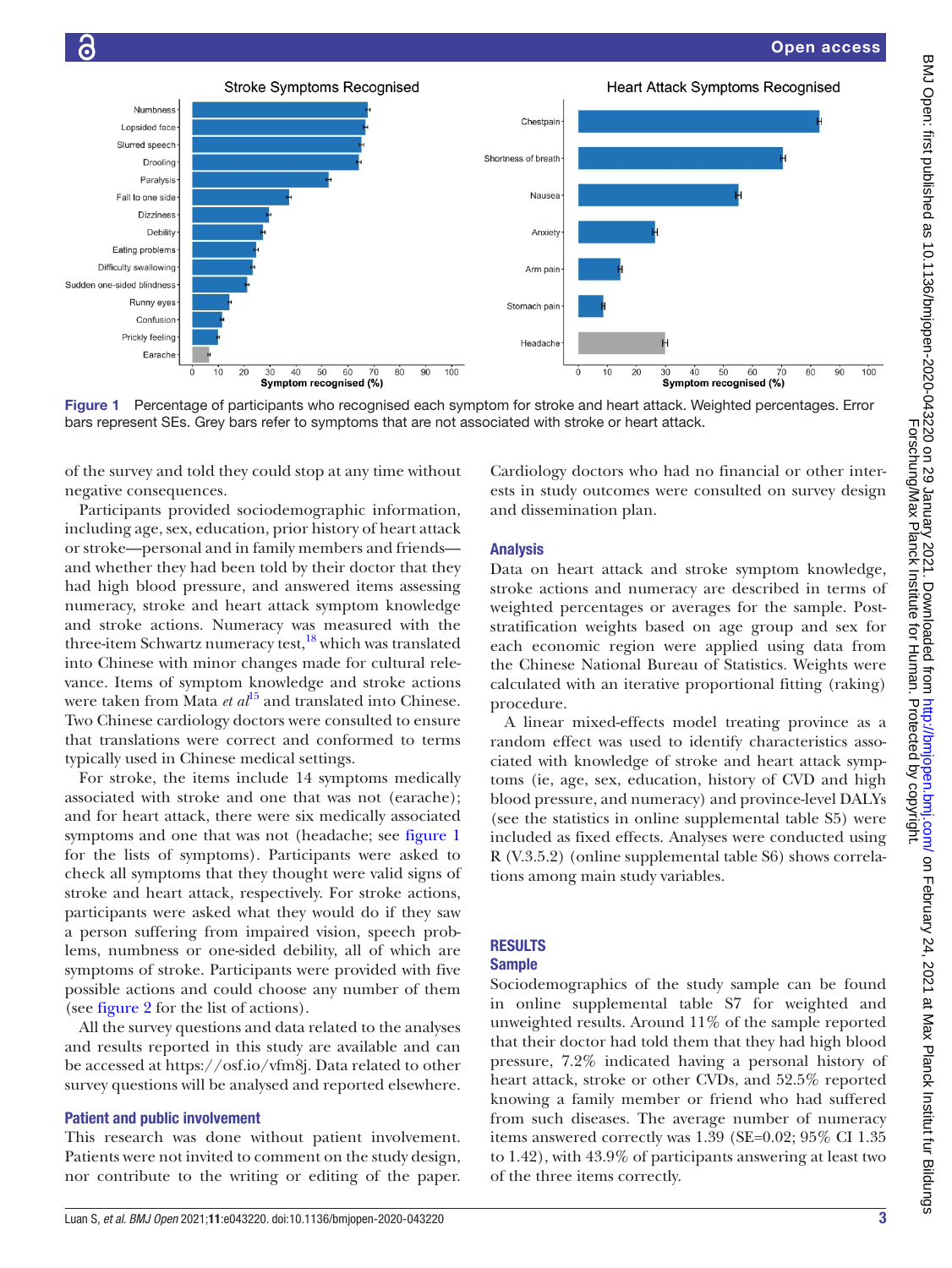



<span id="page-3-0"></span>Figure 2 Percentage of participants who would take each of the listed actions if they saw a person suffering from stroke symptoms. Weighted means. Error bars represent SEs. Middle bars show results for the entire sample, with bars on either side representing percentages for participants who recognised either above or below the median number of stroke symptoms.

# Stroke symptom recognition

The percentage of participants who recognised each stroke symptom is presented in [figure](#page-2-0) 1. Over half of the sample recognised numbness (67.6%), lopsided face  $(66.7\%)$ , slurred speech  $(65.2\%)$ , spit running out of the mouth (64.2%) and paralysis (52.6%). Less than a quarter recognised having problems eating (24.7%), difficulties swallowing (23.3%), one-sided blindness (21.3%), runny eyes (14.4%), sudden confusion (11.5%) or experiencing a prickly feeling (9.9%). A small percentage incorrectly thought that earache was a symptom of stroke (6.5%). On average, participants recognised 5.2 (SE=0.05) out of 14 symptoms.

[Table](#page-4-0) 1 presents the mean number of stroke symptoms recognised by different groups of participants. Women recognised a greater number of symptoms compared with men. Symptom recognition increased with education, but was lowest in the oldest age group. Participants who had personally or knew a family member/friend who had suffered a cardiovascular event recognised more stroke symptoms than those who did not. However, symptom recognition was similar for participants who reported having high blood pressure and those who did not. Finally, stroke symptom recognition increased with numeracy.

[Table](#page-5-0) 2 shows results from a linear mixed-effects analysis accounting for province-level differences in disease burden. In general, greater stroke symptom recognition was found in females, highly educated (vs low education), participants who had a personal or family/friend

with a history of CVD, and those with higher numeracy scores. Additionally, we explored how symptom recognition rates differed across the four economic regions, and found that participants in the Eastern region on average recognised almost two more symptoms than those in the Northeastern region ([figure](#page-5-1) 3). Furthermore, there was a negative correlation between DALYs and symptom recognition rate across economic regions; that is, participants in regions with greater disease burdens tended to recognise fewer symptoms.

# Stroke treatment-seeking behaviour

[Figure](#page-3-0) 2 shows that the majority of participants (75.9%) reported that they would call an ambulance, the most appropriate course of action, if they saw a person suffering from stroke symptoms (ie, impaired vision, speech problems, numbness or one-sided debility). However, the second most common course of action was to advise the person to see a doctor (58.8%) rather than to consult a doctor immediately (34.1%). Around 1/3 would recommend bedrest and 1/10 would suggest sipping fluid.

Participants who recognised more stroke symptoms would take each action more frequently, suggesting a positive relation between symptom recognition and action. With regard to calling an ambulance, we found that with each additional symptom recognised, the probability of calling an ambulance increased by two percentage points. Moreover, participants who personally had or knew a family member/friend who had suffered a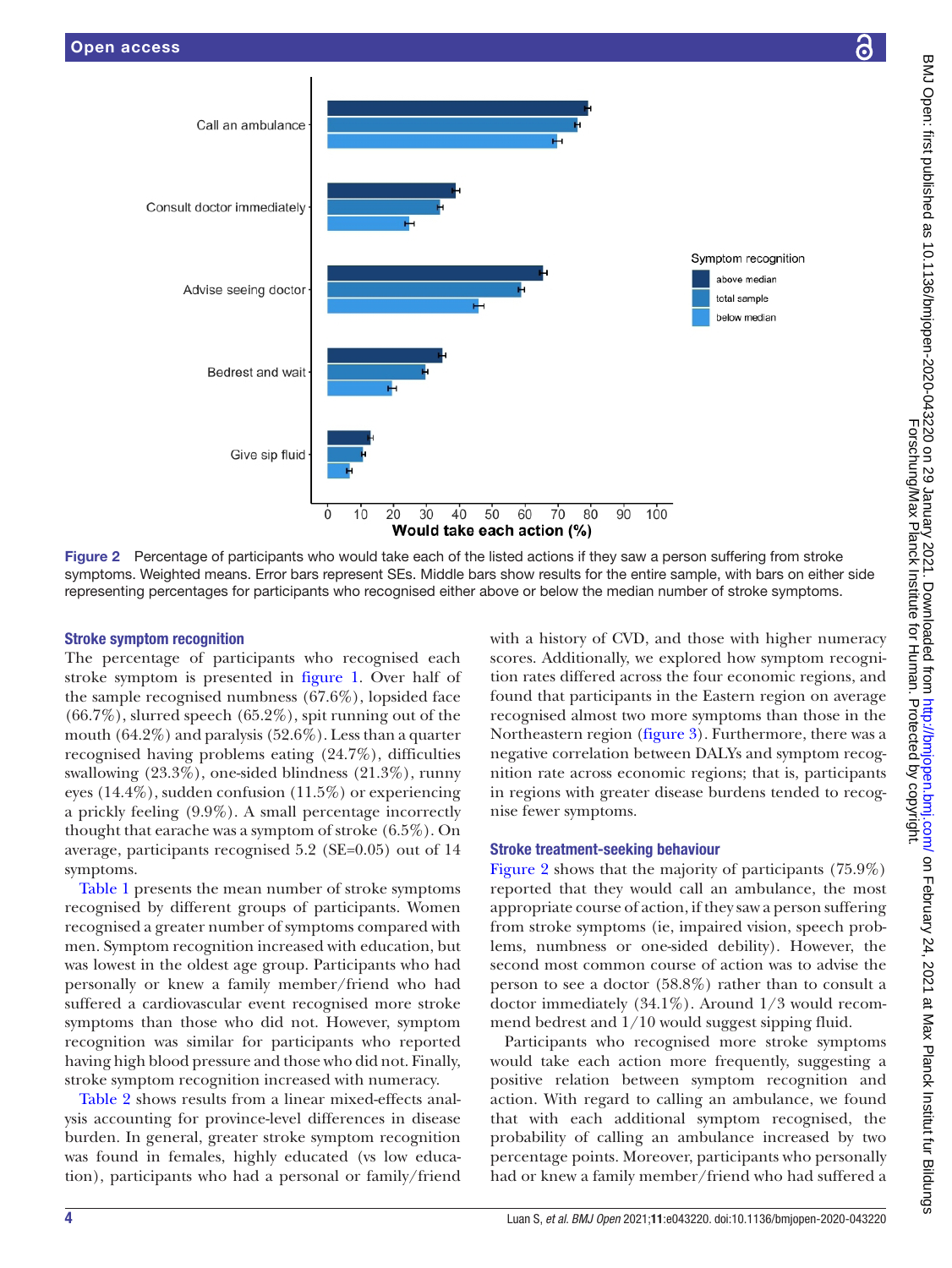<span id="page-4-0"></span>

| Table 1 Average number of stroke and heart attack symptoms recognised by sociodemographic categories |               |              |                     |              |  |  |  |
|------------------------------------------------------------------------------------------------------|---------------|--------------|---------------------|--------------|--|--|--|
|                                                                                                      | <b>Stroke</b> |              | <b>Heart attack</b> |              |  |  |  |
| Sociodemographics                                                                                    | <b>Mean</b>   | 95% CI       | <b>Mean</b>         | 95% CI       |  |  |  |
| <b>Sex</b>                                                                                           |               |              |                     |              |  |  |  |
| Male                                                                                                 | 4.82          | 4.67 to 4.96 | 2.51                | 2.45 to 2.56 |  |  |  |
| Female                                                                                               | 5.52          | 5.37 to 5.66 | 2.66                | 2.61 to 2.71 |  |  |  |
| Age category                                                                                         |               |              |                     |              |  |  |  |
| $18 - 29$                                                                                            | 5.20          | 5.01 to 5.39 | 2.63                | 2.56 to 2.70 |  |  |  |
| $30 - 49$                                                                                            | 5.23          | 5.06 to 5.37 | 2.60                | 2.54 to 2.66 |  |  |  |
| $50 - 69$                                                                                            | 5.01          | 4.82 to 5.20 | 2.50                | 2.42 to 2.58 |  |  |  |
| Education*                                                                                           |               |              |                     |              |  |  |  |
| Low                                                                                                  | 4.88          | 4.69 to 5.07 | 2.48                | 2.40 to 2.55 |  |  |  |
| Medium                                                                                               | 5.12          | 4.93 to 5.30 | 2.59                | 2.52 to 2.66 |  |  |  |
| High                                                                                                 | 5.40          | 5.24 to 5.56 | 2.65                | 2.59 to 2.71 |  |  |  |
| High blood pressure                                                                                  |               |              |                     |              |  |  |  |
| <b>Yes</b>                                                                                           | 4.91          | 4.63 to 5.19 | 2.47                | 2.35 to 2.59 |  |  |  |
| <b>No</b>                                                                                            | 5.19          | 5.08 to 5.29 | 2.59                | 2.55 to 2.63 |  |  |  |
| Personal or family/friend CVD history                                                                |               |              |                     |              |  |  |  |
| <b>Yes</b>                                                                                           | 5.45          | 5.30 to 5.59 | 2.69                | 2.63 to 2.74 |  |  |  |
| <b>No</b>                                                                                            | 4.81          | 4.67 to 4.96 | 2.46                | 2.40 to 2.51 |  |  |  |
| Numeracy score                                                                                       |               |              |                     |              |  |  |  |
| $\overline{0}$                                                                                       | 4.36          | 4.16 to 4.56 | 2.31                | 2.24 to 2.39 |  |  |  |
| 1                                                                                                    | 5.02          | 4.84 to 5.19 | 2.52                | 2.45 to 2.59 |  |  |  |
| $\overline{c}$                                                                                       | 5.33          | 5.15 to 5.52 | 2.70                | 2.63 to 2.77 |  |  |  |
| 3                                                                                                    | 6.18          | 5.91 to 6.45 | 2.87                | 2.77 to 2.96 |  |  |  |

Results are weighted by age and sex for each economic region.

\*International Standard Classification of Education. CVD, cardiovascular disease.

cardiovascular event were slightly more likely to state that they would call an ambulance (77.3%) than those without such history (74.2%), so did participants with a personal history of high blood pressure (81.7%) compared with

# Heart attack symptom recognition

those without such history (75.2%).

As shown in [figure](#page-2-0) 1, the majority of participants correctly recognised chest pain (83.0%), shortage of breath (70.5%), and nausea (55.2%) as heart attack symptoms. Almost one-third incorrectly identified headache as a symptom (29.8%), higher than the percentages of participants who correctly recognised anxiety (26.3%), arm pain (14.4%) and stomach pain (8.6%). On average, participants recognised 2.6 (SE=0.02) out of 6 symptoms.

Recognition rates for heart attack and stroke symptoms were highly correlated (r=0.59), and similar characteristics were associated with heart attack symptom recognition as with stroke symptom recognition (tables [1 and 2](#page-4-0)), with the only difference being that highly educated participants did not recognise more heart attack symptoms than those with lower education levels. Moreover, similar to stroke, participants in the Eastern and the Northeastern

regions recognised the greatest and the fewest number of symptoms, respectively, and there was a negative relationship between average DALYs and heart attack symptom recognition rates across regions [\(figure](#page-5-1) 3).

# **DISCUSSION**

To our knowledge, this is the first population-based survey on stroke and heart attack symptom recognition and stroke actions in a representative sample of the Chinese public. In general, symptom knowledge was moderate around 5 out of 14 stroke symptoms and 3 out of 6 heart attack symptoms were recognised by more than 50% of participants. Whereas the majority of participants would call an ambulance when seeing a person suffering from stroke symptoms, around one-quarter would not take immediate action and the second most common course of action was to advise seeing a doctor rather than to consult a doctor immediately.

Relative to other population-based studies ([online](https://dx.doi.org/10.1136/bmjopen-2020-043220)  [supplemental tables S8 and S9\)](https://dx.doi.org/10.1136/bmjopen-2020-043220), symptom recognition rates were higher than those reported in representative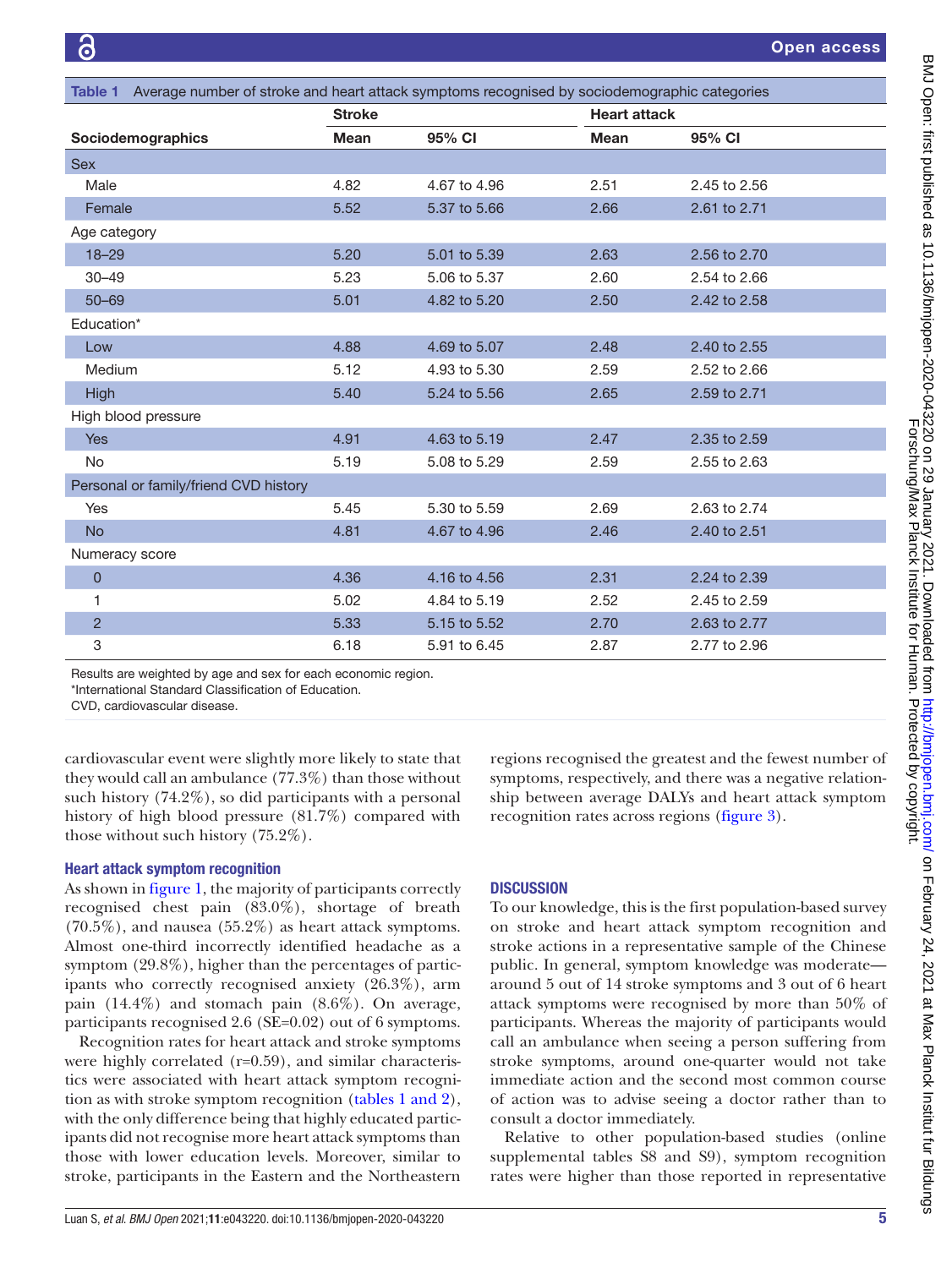|                                       | <b>Stroke symptoms</b>              |                   | <b>Heart attack symptoms</b>        |                   |  |
|---------------------------------------|-------------------------------------|-------------------|-------------------------------------|-------------------|--|
|                                       | <b>Estimate (SE)</b>                | 95% Cl*           | <b>Estimate (SE)</b>                | 95% Cl*           |  |
| Intercept                             | 3.65(0.44)                          | 2.80 to 4.48      | 2.20(0.12)                          | 1.97 to 2.43      |  |
| Province-level DALYst                 | $-0.55(0.38)$                       | $-1.30$ to 0.21   | $-0.10(0.09)$                       | $-0.29$ to 0.08   |  |
| <b>Sex</b>                            |                                     |                   |                                     |                   |  |
| Male                                  | Ref                                 |                   | Ref                                 |                   |  |
| Female                                | $0.65(0.09)$ ‡                      | 0.49 to 0.83      | 0.14(0.04)                          | 0.07 to 0.21      |  |
| Age category                          |                                     |                   |                                     |                   |  |
| $18 - 29$                             | Ref                                 |                   | <b>Ref</b>                          |                   |  |
| $30 - 49$                             | 0.15(0.11)                          | $-0.05$ to $0.40$ | $-0.00(0.04)$                       | $-0.09$ to 0.08   |  |
| $50 - 69$                             | 0.18(0.14)                          | $-0.08$ to 0.45   | $-0.04(0.06)$                       | $-0.15$ to 0.08   |  |
| Education§                            |                                     |                   |                                     |                   |  |
| Low                                   | Ref                                 |                   | Ref                                 |                   |  |
| Medium                                | 0.17(0.12)                          | $-0.06$ to $0.40$ | 0.06(0.05)                          | $-0.03$ to 0.15   |  |
| High                                  | 0.54(0.13)                          | 0.30 to 0.78      | 0.10(0.05)                          | $-0.01$ to 0.20   |  |
| High blood pressure                   |                                     |                   |                                     |                   |  |
| <b>No</b>                             | Ref                                 |                   | Ref                                 |                   |  |
| Yes                                   | $-0.07(0.15)$                       | $-0.37$ to 0.23   | $-0.10(0.06)$                       | $-0.22$ to $0.02$ |  |
| Personal or family/friend CVD history |                                     |                   |                                     |                   |  |
| <b>No</b>                             | Ref                                 |                   | Ref                                 |                   |  |
| <b>Yes</b>                            | 0.40(0.09)                          | 0.23 to 0.58      | 0.18(0.04)                          | 0.11 to 0.25      |  |
| Numeracy score                        | 0.45(0.05)                          | 0.36 to 0.54      | 0.15(0.02)                          | 0.11 to 0.19      |  |
|                                       | Intercept $\sigma^2$ =2.58, SD=1.61 |                   | Intercept $\sigma^2$ =0.14, SD=0.33 |                   |  |
|                                       |                                     |                   |                                     |                   |  |

<span id="page-5-0"></span>Table 2 Results of mixed-effect models on stroke and heart attack symptom recognition

\*Bootstrapped CIs.

†DALYs were rescaled with one unit representing one SD.

‡Male is the reference group (ref) for the predictor 'sex'. The interpretation of the coefficient is that relative to males, the model estimates that females recognised 0.65 more stroke symptoms with the SE at 0.09.

§International Standard Classification of Education.

CVD, cardiovascular disease; DALYs, disability-adjusted life years.



<span id="page-5-1"></span>Figure 3 Disability-adjusted life years (DALYs) and the average numbers of stroke and heart attack symptoms recognised by participants of each economic region. Dashed lines represent linear regression lines.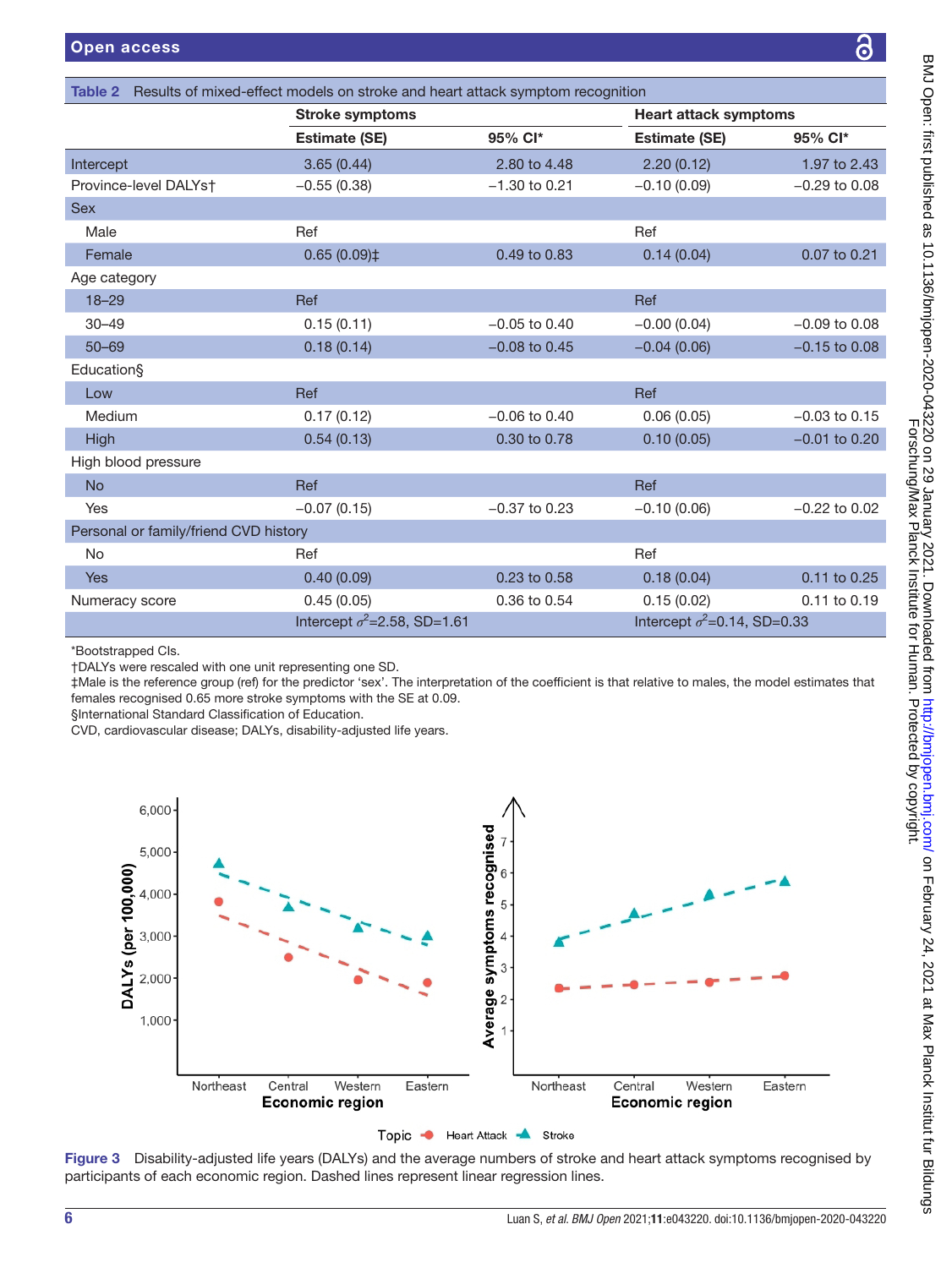European samples $^{15}$  and around the same levels as those in Germany, the best among the nine European countries. However, they are lower than those in Singapore<sup>22</sup> and South Korea.<sup>23</sup> Heart attack recognition rate was similar to a recent study of older Hong Kong adults,<sup>[8](#page-7-14)</sup> yet similar deficits in the breadth of symptom knowledge were found: although chest pain was recognised by the majority of participants, recognition of other symptoms was relatively poor. Increasing awareness of multiple heart attack symptoms or patterns is important, because not all heart attack patients demonstrate all symptoms and women in particular often experience 'atypical' symptoms that may delay immediate action.<sup>24 25</sup>

Consistent with prior studies, females and individuals with a personal or family/friend history of cardiovascular events recognised a greater number of symptoms.<sup>8 15 22 23</sup> Efforts to reduce the gender gap could target differences in health information seeking behaviour between men and women, $\frac{26}{9}$  particularly given that the burden of CVDs is higher in men.<sup>1</sup> Contrary to prior studies, age was not associated with greater symptom recognition, and education was associated only with recognition of stroke symptom[s15 22 23;](#page-7-13) rather, individuals with higher numeracy scores consistently recognised more symptoms. Unlike education levels, numeracy scores differed substantially across economic regions (eg, M=1.64 for Eastern and M=0.92 for Northeastern), and the two variables were only moderately correlated (*r*=0.18). Boosting numerical competencies by, for instance, using more transparent statistical or visual formats to represent health statistics in communications may promote broader and better health literacy. $27$  These strategies may be particularly helpful in the Northeastern region, where the CVD burden is the highest per capita while symptom knowledge and numeracy levels are the lowest among the four economic regions.

A personal history of high blood pressure did not increase symptom recognition, although it was associated with a slight increase in the intention to call an ambulance when seeing others suffering from stroke symptoms. In contrast, while participants who had or knew a family member/friend who had suffered a cardiovascular event recognised more stroke and heart attack symptoms, they were only marginally more likely to take immediate action and call an ambulance. These results emphasise an important gap between taking action and being able to recognise potential symptoms in the first place. Indeed, around 25% of participants who recognised at least one of the stroke symptoms in the stroke action scenario did not indicate that they would call an ambulance.

A strategy to strengthen the association between symptom recognition and action would be to simplify detection, especially for stroke, which is associated with many potential symptoms and imposes a bigger challenge for recognition. Tools such as the Cincinnati Prehospital Stroke Scale and the Face Arm Speech Time (FAST) tests can be helpful in this regard. These tests rely on a few simple rules to detect stroke, with FAST emphasising

the importance of timing between symptom onset and action, and both tests are found to have similar sensitivi-ties and specificities to those of more complex tests.<sup>[28](#page-7-25)</sup> In the present study, over 92% of participants recognised at least one of the three symptoms mentioned in the FAST test. Among participants who recognised none of the three symptoms, only 66% indicated that they would call an ambulance in the presence of the specified stroke symptoms, compared with 70% who recognised at least one, 75% who recognised at least two, and 82% who recognised all three symptoms. These results show that educating the public with the FAST test should help invoke the most appropriate action for stroke.

The FAST test is widely promoted on health organisation websites in other countries, including the Center for Disease Control (USA) and the National Health Service (UK), yet it was rarely mentioned in information materials on Chinese websites (see [online supplemental mate](https://dx.doi.org/10.1136/bmjopen-2020-043220)[rial](https://dx.doi.org/10.1136/bmjopen-2020-043220)). Public health campaigns that focus on promoting simple detection tools may increase the reach of these campaigns, particularly for individuals with lower levels of numeracy, who tended to recognise fewer stroke and heart attack symptoms and were less knowledgeable about what actions to take. Examples of simple heart attack detection and reaction rules can be found in the Rapid Early Action for Coronary Treatment intervention study.<sup>29</sup>

One limitation of our study is that even though a representative sampling strategy was undertaken to sample individuals from different economic regions, gender and age groups in China, there was a likely under-representation of rural communities in our sample. It is possible that individuals from rural areas have poorer knowledge than those from larger urban areas.<sup>12</sup> We also sought a representative sample of the Chinese population aged between 18 and 69 years old, meaning that our sample did not focus on older age groups for whom stroke and heart attack risks are higher, and being able to recognise symptoms and taking appropriate action are extremely important,  $.^8$  <sup>13</sup> Further, while we explored treatment seeking behaviour in response to stroke symptoms, we did not examine behaviour in response to heart attack symptoms in the present study. Owing to time and cost restraints of the study, we focused on responses to stroke symptoms, because stroke is the number one cause of death in China, immediate action is a precursor to effective treatments, and it would offer a direct comparison to a large representative study of nine European countries[.15](#page-7-13) Future studies could explore actions in response to heart attack symptom recognition, particularly as recent research suggests that the primary response of older adults in China to heart attack symptom scenarios is to seek non-emergency medical care.<sup>[8](#page-7-14)</sup>

# **CONCLUSION**

The results of the present study can serve as references against which the efficacy of future interventions to improve symptom recognition of stroke and heart attack